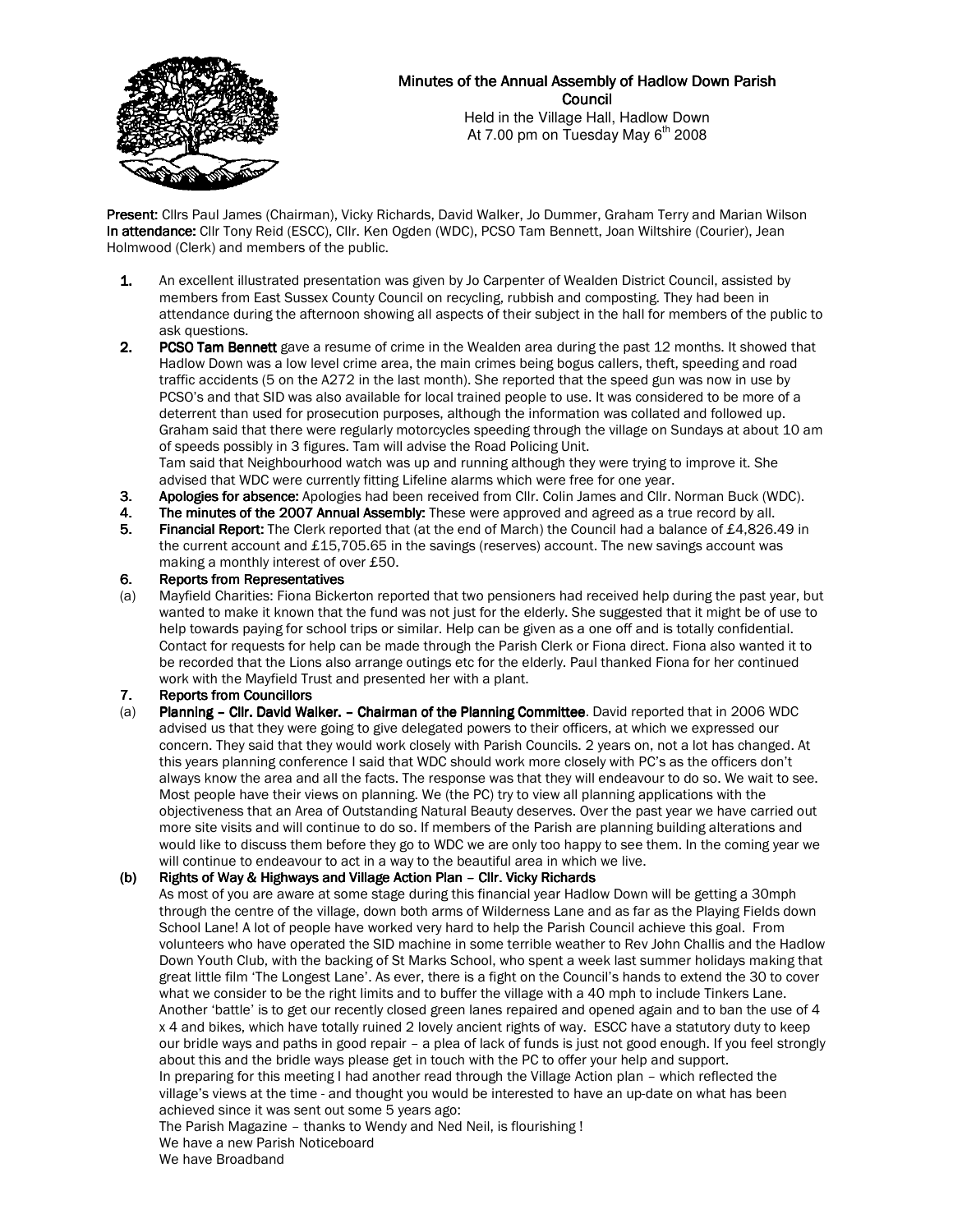We have a Village Website – which is sadly extremely underused and needs looking at again We have tried to rationalise parking outside the school – certainly more people are parking around the side but this, I fear, will be an ongoing problem.

We will be getting a 30mph speed limit.

There is now a Village Hall Working Party investigating various possibilities for the Village Hall An area that I have tried to progress, and will now pass on to someone else, is developing better transport connections for the village – both bus and through a group of volunteers to help with travel for both the village's young people and those who, for whatever reason, who are unable to drive.

I have enjoyed my time on the Parish Council and, whilst I am leaving because I feel I now do not have the time to devote, I hope that they know that I will support them in any way I can.

## (c) Playing Field, New Village Hall and Neighbourhood Watch - Cllr. Graham Terry

Neighbourhood Watch. The impetus this year was to get new signs up in the Village as a positive statement that we were up and running. Unfortunately, it took 6 months from the time I advised ESCC that we had the money and the agreed positions before we got the signs up. I tried to ensure that the sites I chose were ones where the signs were as visible as possible. Now, at last, they are definitely in prominent positions. I know that we have such a widespread village that some houses are outside the zone of the signs but I thought this was better than losing the prominence. Having got the signs we now have to move forward. Dave Smith, our Crime Prevention Officer, has retired and his place has been taken by Sgt Dave Price. Dave wants to get a better push for NHW centrally and will be in contact soon to discuss the best way forward.

New Village Hall. The School House Trust has been successful getting an extended lease agreed, for the land at the entrance to the playing field. After a lot of effort, first with the Diocese and then with the Charity Commission.. I would like to thank Mike Ford in particular and the other Trustees for their efforts on our behalf. We shall soon start the negotiations to get that lease in place. Richard Boswell is chairing the committee and we had the inaugural meeting 2 weeks ago. You will soon see in the Parish Magazine a questionnaire asking the Village for the things you think we need to consider for a new Hall. It is for your benefit and we need to know what you think. When it arrives, please complete it.

Playing Field. I am also the Council's representative on the Playing Field Committee where I also wear my Village Fayre hat! It has been a busy but successful year on the Playing Field. The Cycle track was completed, the Pavilion roof repaired, a new event, Cyclerama, staged and the Cricket Club had a number of successful matches. There was also the Fayre and a dog show as well as a couple of small, private functions. The Cricket Club are aiming to hold more matches this year and have ambitions to move into a higher league which is very good news for the use of the Playing Field. All the Playing Field funds they raise themselves, mostly from the Tinkers Park Rally so please go along there and support their stall. They mainly sell machinery and tools and if you have anything spare please call Peter Gillies who will be delighted to hear from you.

Hadlow Down Community Association. For some years we have been looking at ways we could reduce the total cost to the Village of the insurances we pay for – Village Hall, Village Fayre, Playing Field, Winterfest etc. Efforts by Peter Gillies and Bob Spencer led to a combined insurance at about 55% of the cost before! A cracking achievement. The insurers needed a single name so we "formed" the Hadlow Down Community Association. We hope that it may progress from just a name to be the overall body with all the village organisations forming part and benefitting from the economies of scale it could bring.

#### (d) Village Hall, Tree Warden and Emergency Planning - Cllr. Jo Dummer.

 Jo said that she was sorry to have to leave the PC before the end of her 4 years, which is due to an overwhelming family commitment.

The Village Hall. The VH now has a proper working committee which meets on a regular basis and discusses and decides on, all issues in connection with the hall. Sadly Rena (acting Treasurer and Booking Clerk) had to retire after doing a magnificent job, however Lisa Scott has taken on the job and is doing an absolutely splendid job. Bookings have increased. I would like it recorded that Lisa is a mother of 4 and runs a successful business, so please don't take advantage of her. I recently resigned as Chairman and Janet Tourell was appointed to take my place. The village is lucky that she came forward. Our Secretary, Colin James, has represented the Committee in the negotiations to form the Hadlow Down Community Association, to give us all better terms on insurance, and the like. The PC supported the initiative. Bank balances at the end of March were Community Account- £2,246.31 and Premium Account £2,077.94. The Emergency Plan. This was my main job on the Council and has been fulfilled.. The Village is lucky to have a good team of people, dedicated and reliable. Radio sessions are being managed by Mark Davies and have never been missed. We were happy when Eddie Westfield agreed to take over from me as Team Leader. I am confident that he will do a great job. Trees. Nothing significant to report.

(e) Burial Ground – Cllr. Marian Wilson. The contractor has maintained the grounds in good shape. The metal gates need attention along with the wooden seats which should be addressed in the near future.

(f) Wealden District Assn. of Local Councils and Safer Wealden Partnership - Cllr. Colin James. Apologies for not being present this evening. I represent your Council on two outside bodies: Firstly, the Wealden District Association of Local Councils where 42 Local Councils have the right to be represented to discuss current issues affecting us and to lobby Wealden District Council or East Sussex County Council to accept our recommendations or to justify their decisions. Unsurprisingly much time has again been devoted to the matters that affect us most in our daily lives. Such as; Law and order, where East Sussex is generally at the lower end of the crime tables except that theft of metal and fuel oil is beginning to be more popular even in our local area;